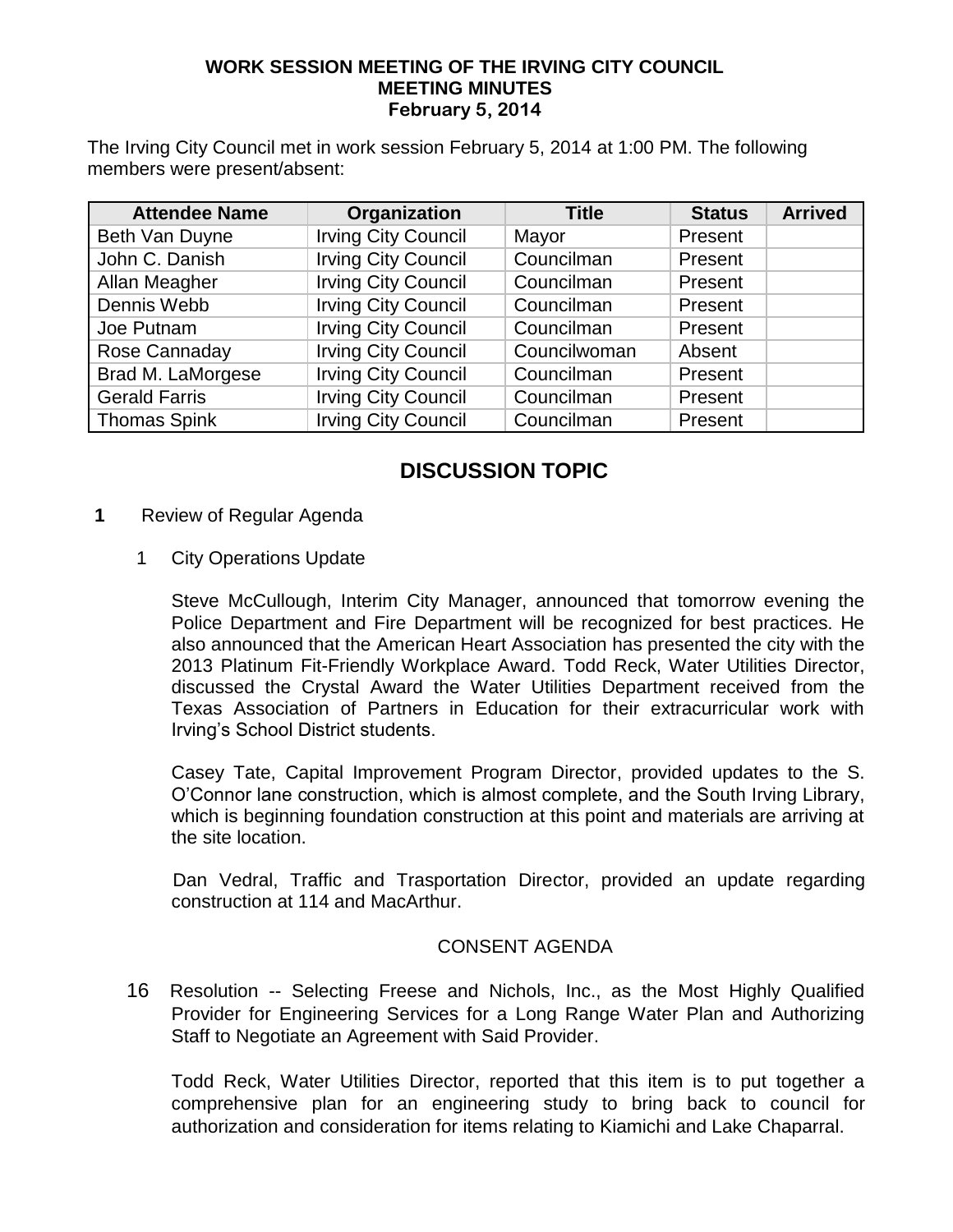## INDIVIDUAL CONSIDERATION

25 Resolution -- Amending Agreement Between the City of Irving and Stephen W. McCullough; Extending Term to April 2, 2016 (Postponed from January 9, 2014)

Mayor and Council asked Mr. McCullough if he wants to apply for the position or stay on as Interim City Manager. He indicated he wants to assist the City as long as they need him but he will not be applying for the position.

This item will be voted on tomorrow in open session.

## ZONING CASES AND COMPANION ITEMS

26 Ordinance -- Zoning Case #ZC13-0042 - Granting S-P-1 (Detailed Site Plan) for R-AB (Restaurant with the Attendant Accessory Use of the Sale of Alcoholic Beverages for On-Premises Consumption) - Approximately 3,038 Square Feet Located at 7300 North MacArthur Boulevard, Suite #105 - Up in Smoke, Applicant - MacArthur Las Colinas Partners, LLC, Owner

Ken Bloom, Chief Planner, presented the applicant's request, noting staff recommends approval per the recommendation of the Planning and Zoning Commission

27 Ordinance -- Zoning Case #ZC13-0051 - Granting S-P-2 (Generalized Site Plan) for R-6 (Single Family) Uses - Approximately 0.16 Acres Located at 10008 Bluewater Terrace - Karthik Thirumalai, Applicant/Owner

Ken Bloom, Chief Planner, presented the applicant's request, noting staff recommends denial of case as it is currently presented, per the recommendation of the Planning and Zoning Commission.

The Mayor and Council wanted to try and assist the homeowner for a work-around so that they are compliant and consistent on not only this case but the next item, which is Zoning Case #ZC13-0052.

Council asked if the applicants would make amendments to the plan of five feet. If they will the council would be willing to approve the zoning. Otherwise, the applicant will have to tear the structure down and start over. Mr. Bloom will speak to both applicants about these issues.

28 Ordinance -- Zoning Case #ZC13-0052 - Granting S-P-2 (Generalized Site Plan) for R-6 (Single Family) Uses - Approximately 0.16 Acres Located at 10015 Sandbar Drive - Ananth Mallavarapu, Applicant/Owner

Ken Bloom, Chief Planner, presented the applicant's request and noted that staff received a revised site plan on January 30th from the applicant. Based on these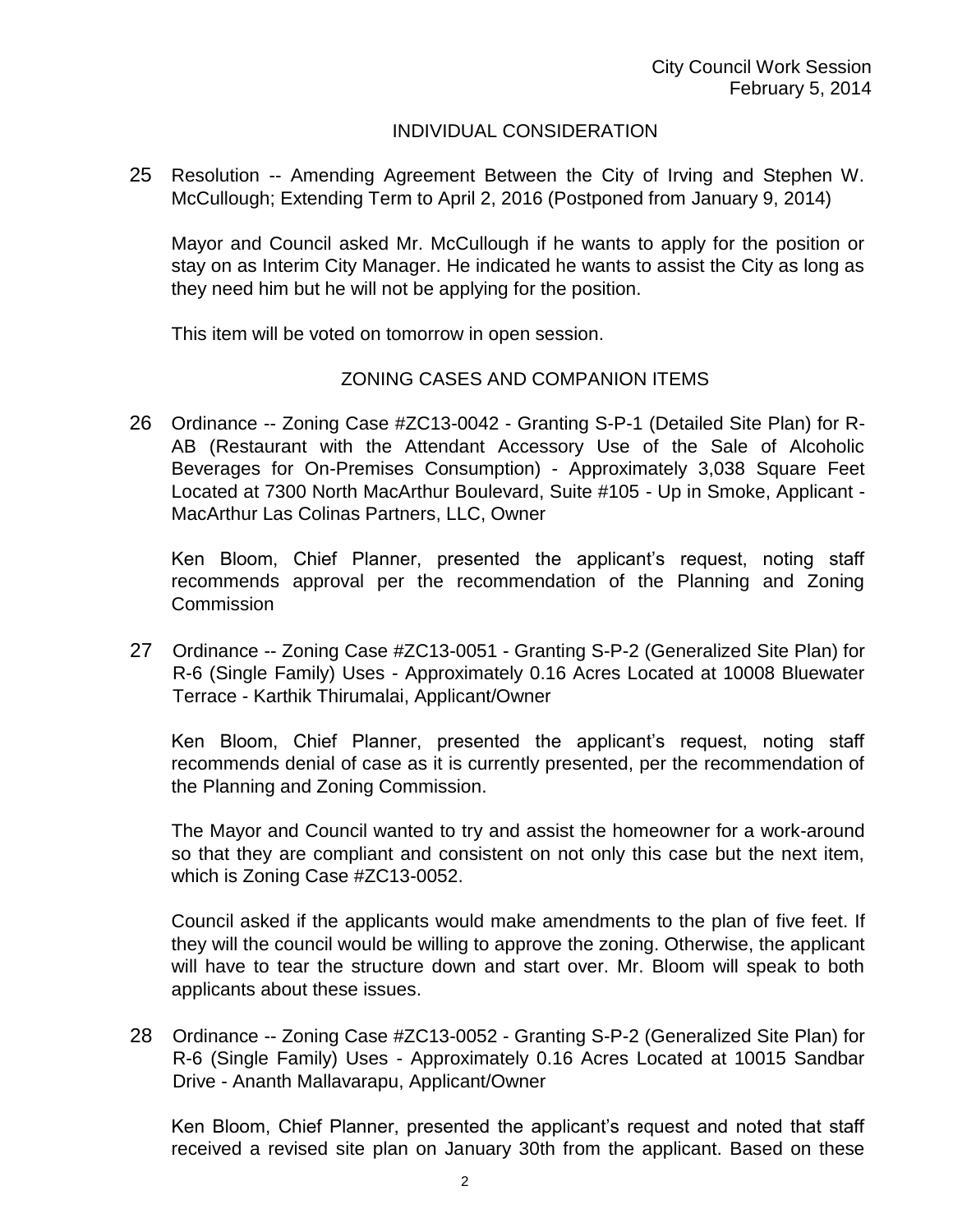revisions, staff recommends approval per the recommendation of the Planning and Zoning Commission.

A revised site plan was provided to council members and a listed compromise for both is mentioned above.

29 Ordinance -- Zoning Case #ZC13-0053 - Granting R-6 (Single Family) Uses - Approximately 0.54 Acres Located at 2617 Lago Vista Loop - Arturo Farran, Applicant/Owner

Ken Bloom, Chief Planner, presented the applicant's request, noting staff recommends approval per the recommendation of the Planning and Zoning Commission.

30 Ordinance -- Zoning Case #ZC13-0055 - Granting S-P-1 (Detailed Site Plan) for Hospital Helipad, and Repeal of Ordinance No. 7053 (S-P-1 for Helistop) and Ordinance No. 2013-9449 (S-P-1 for Heliport) - Approximately 0.38 Acres at 1901 N. MacArthur Boulevard - Kimley-Horn and Associates, Applicant - Irving Hospital Authority, Owner

Ken Bloom, Chief Planner, presented the applicant's request, noting staff recommends approval per the recommendation of the Planning and Zoning Commission.

### APPOINTMENTS AND REPORTS

31 Resolution -- Appointing a Board Chair to the Tax Increment Reinvestment Zone No. 1 Board with a Term Expiring January 2015

Mayor Pro Tem Gerald Farris reviewed current members on the TIF No. 1 Board and recommended reappointing Mark Cronenwett as Chair.

### **2** Urban Center Development Requirements

Steve Reed, Assistant Director of Development Services, presented the current zoning of the Urban Center Master Plan, recent projects within the master plan, pending projects and what staff recommends moving forward. He did seek input from the Mayor and Council regarding what they would like to see moving forward. The power point presented by staff is available by request and can be viewed online. Council would like to add a discussion topic to a Planning and Development meeting to discuss future development standards and each member of the council provide input on the topic. Staff will poll the council for a date to meet.

**3** Update on Transportation RFP

This item is being postponed.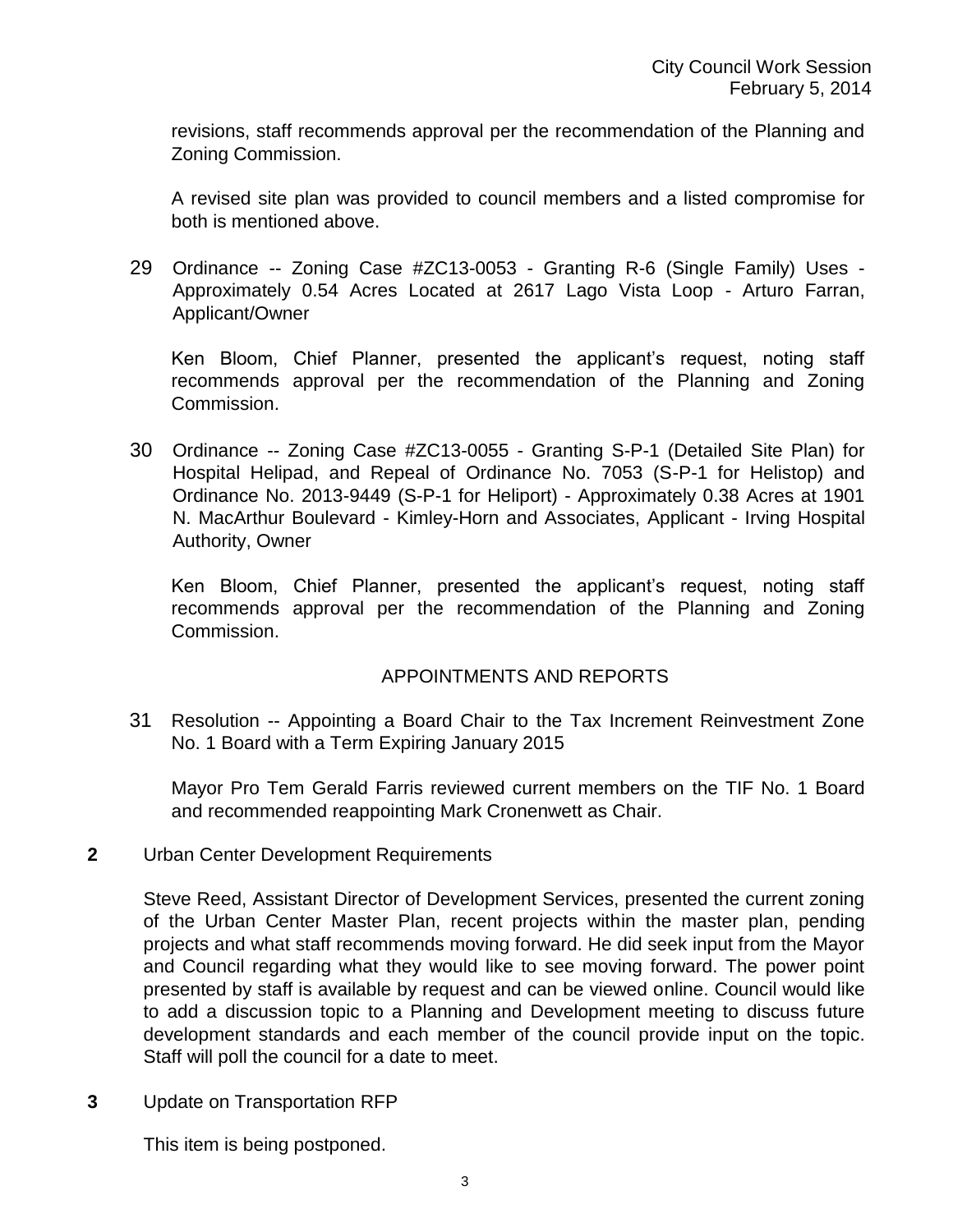**4** O'Connor Road Reconstruction Update

Casey Tate, Capital Improvement Program Director, presented an update on road construction for O'Connor Road. A total of 300 calendar days is estimated for construction; and construction will occur along O'Connor from SH 114 to Riverside Drive. When complete it will be a four lane divided roadway with bicycle lanes, there will be parallel parking on both sides, new decorative traffic signals and new decorative street lighting.

**5** Summary of Entertainment Venue Bond Pricing

Max Duplant, Chief Financial Officer, presented the results of the bond sale.

## **EXECUTIVE SESSION**

Council convened into executive session pursuant to Section 551.071, Section 551.074 and Section 551.087 of the Texas Local Government Code at approximately 2:55 p.m.

**1** Economic Development - Consider Offer of Incentive to a Business Prospect to Locate in the City Open Meetings Act § 551.087

This item was pulled from the agenda

- **2** Legal Advice Farmers Market Open Meetings Act § 551.071
- **3** Legal Advice Estate of Sarah Tibbetts Open Meetings Act § 551.071
- **4** Personnel Staffing Review with Interim City Manager Open Meetings Act § 551.074
- **5** Personnel City Manager Search Open Meetings Act § 551.074
- **6** Personnel City Secretary Open Meetings Act § 551.074